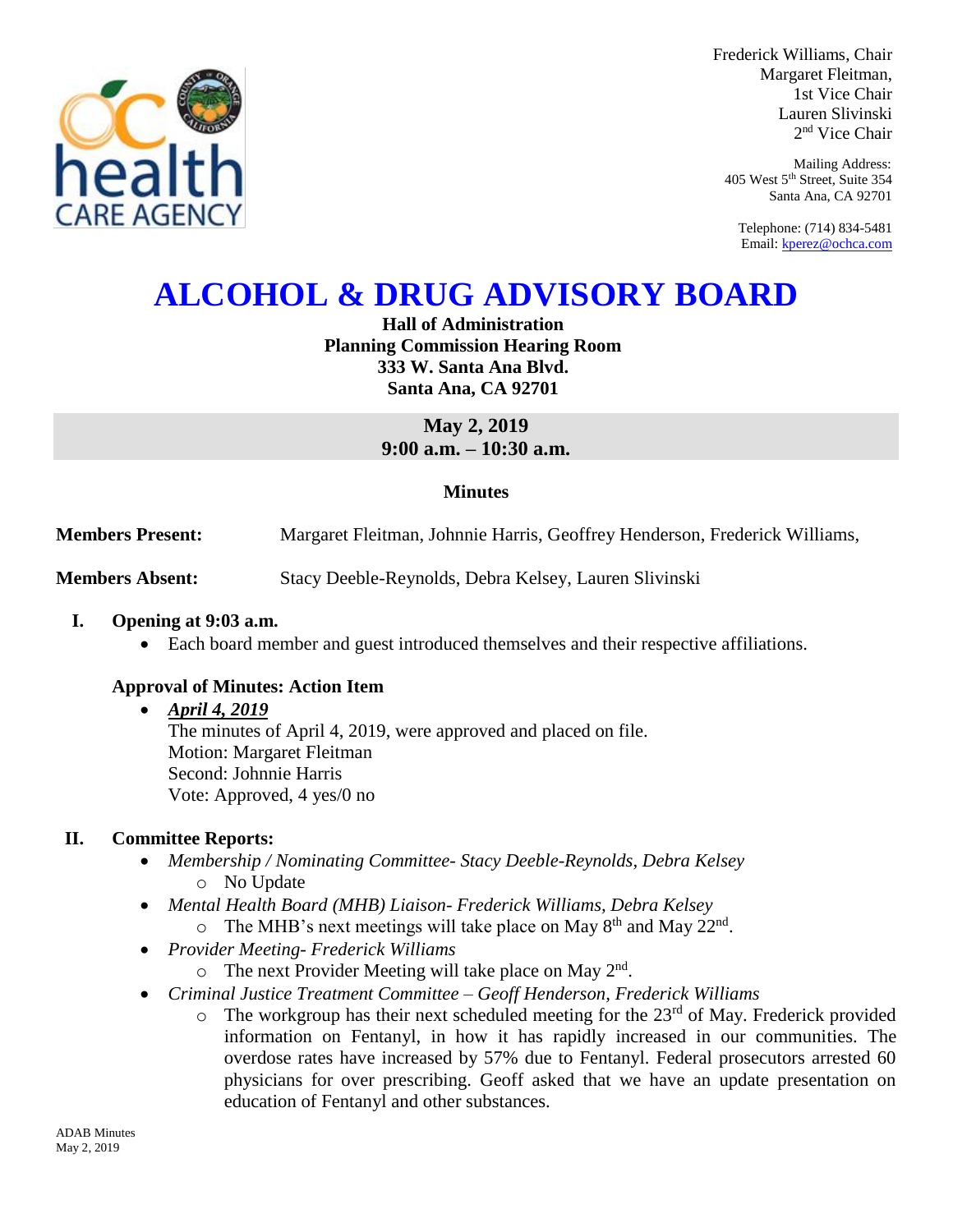- *Legislation Committee- Fredrick Williams*
	- o There have been 20 bills since last year to regulate opioids, and as of now 14 of those have been approved. Furthermore, the city of Sacramento has approved a ban on all flavored tobacco products.
- *Community Forum Planning Committee– Geoff Henderson, Debra Kelsey, Margaret Fleitman, Lauren Slivinski*
	- o No Update
- Community Collaborative Committee:
	- o *Drug Prevention Coalition: Margaret Fleitman*
		- No Update
	- o *Orange County RX & OTC Coalition: Margaret Fleitman*
		- No Update.
	- o *Orange County Substance Abuse Prevention Network (OCSAPN): Stacy Deeble-Reynolds* • No Update
	- o *Mental Health Services ACT (MHSA) Steering Committee: Stacy Deeble-Reynolds, Frederick Williams,* 
		- Next meeting is scheduled for May 20th.

## **III. Old Business:**

 $\bullet$  N/A

# **IV. New Business:**

 Fred reminded everyone that May is Mental Health Awareness Month, and encouraged everyone to watch the Directing Change videos which are great.

# **V. BHS Update:**

*Ian Kemmer –*We continue to have five providers for residential treatment and waitlists has dropped significantly and we are now getting people into treatment in less than two weeks. Currently we have approximately 872 participants that have been admitted into treatment to date. We are working diligently to increase capacity in OC for our perinatal services. In addition, residential services continues to provide outpatient withdrawal management services at Woodglen and Rock Center and we have expanded our medical detox programs to 4 days a week: two days in our Santa Ana Clinic, one day in Aliso Viejo and one day at the Anaheim Clinic. We have recently hired a nurse which will provide an additional day in Santa Ana, and we will add another day in Westminster. We currently have 6 recovery residences, and we have had a total of 147 admissions since July 1, 2018. Furthermore, we have added additional funds to our methadone clinics, adding suboxone to our programs and providing methadone in the jails for when our patients become incarcerated to avoid a laps in treatment.

*Mark Lawrenz***-** We have been working closely with Public Health and ADEPT on our public education campaign to reduce the misuse and overdose of opioid deaths. We are currently in a solicitation process but we look forward to start services by the end of the year. In addition, reminding all that this is Mental Health Awareness month, giving the message of hope, recovery and wellness is possible. If anyone needs any supplies please contact our office and we will make them available.

## **VI. Presentation/Discussion:**

*Infectious Diseases and Intravenous Drug Use*